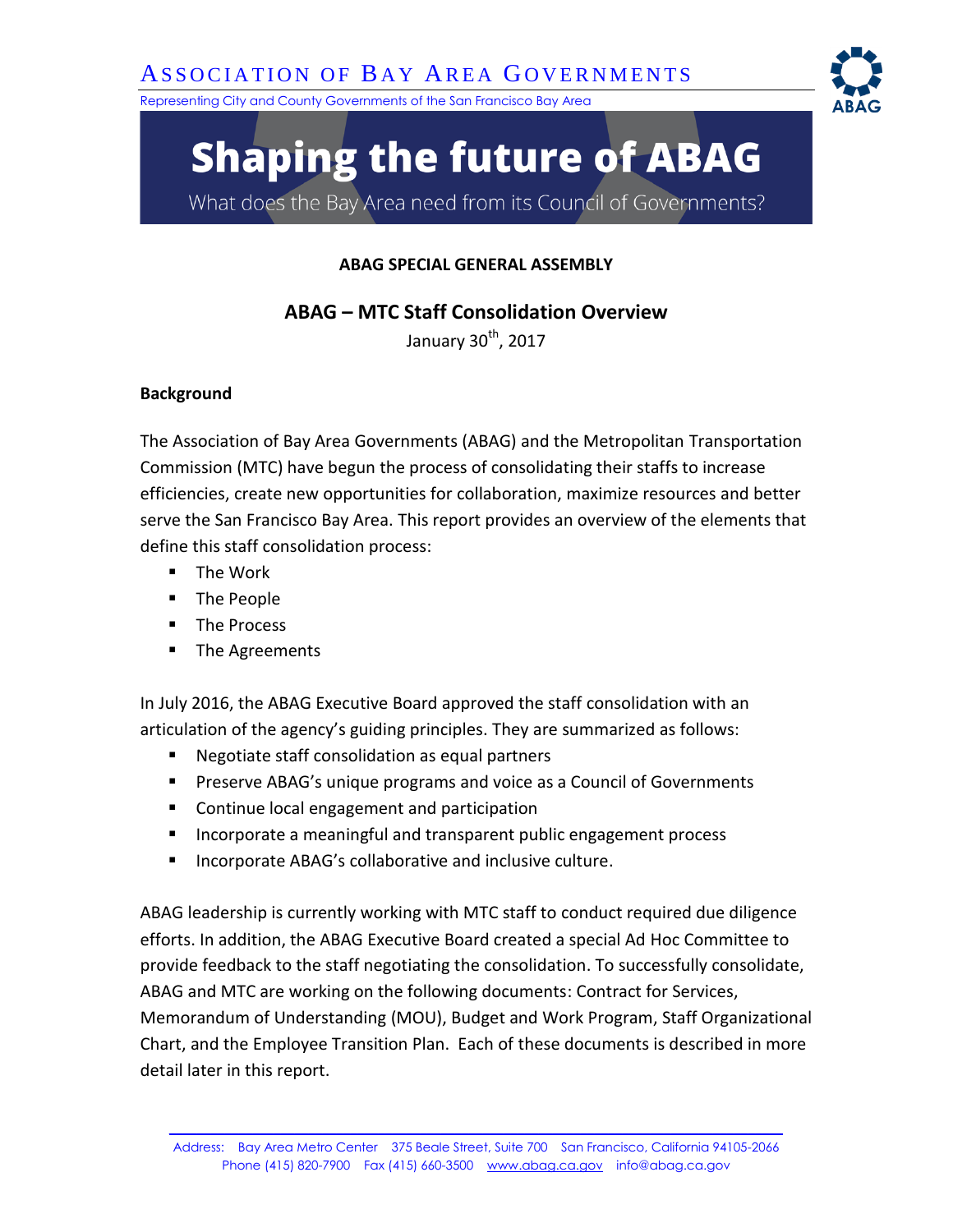### **The Work**

As the Council of Governments, ABAG's role is unique: fostering collaborative partnerships between local governments in planning for our shared future. For over half a century, ABAG has carried out collaborative, transparent and successful regional planning processes and implementation strategies. Today these tasks are delivered through the following programs:

- **Housing Program**
- **Economic Prosperity Program**
- Resilience Program
- **Priority Development Areas (PDAs) Implementation**
- Regional Trails and Priority Conservation Areas (PCAs)

ABAG has also responded to very specific emerging needs of our member cities through the following Local Collaboration Programs:

- **San Francisco Estuary Partnership (SFEP)**
- **Finance Authority for Nonprofits (FAN)**
- POWER (**P**ublicly **OW**ned **E**nergy **R**esource)
- Bay Area Regional Energy Network (BayREN)
- Pooled Liability Assurance Network (PLAN)

We know that the need for planning, research and services related to housing, land use, resilience, good jobs, and environmental challenges will continue to grow. Today, two of our most critical regional challenges are housing affordability and ensuring that all residents have access to job opportunities and the services they need. Housing that costs a reasonable amount for people at all income levels, that is stable and secure and that is supported by high-quality schools, parks and services has become a rare commodity for most of our residents. Similarly, traveling from home to work, school or services often requires very long journeys on increasingly congested roads and trains reducing family time, quality of life, and the health of our communities.

The staff consolidation of ABAG and MTC offers the potential to address these challenges with greater resources and greater collaboration than either agency acting alone. Incorporating the innovative approach of our Council of Governments into the consolidated staff provides a strategy for turning these major challenges into a wealth of possible solutions, as we have done on similar issues in the past.

We will be preparing a Budget and Work Program and organizational charts to reflect these possibilities. The Budget and Work Program will describe the tasks, costs and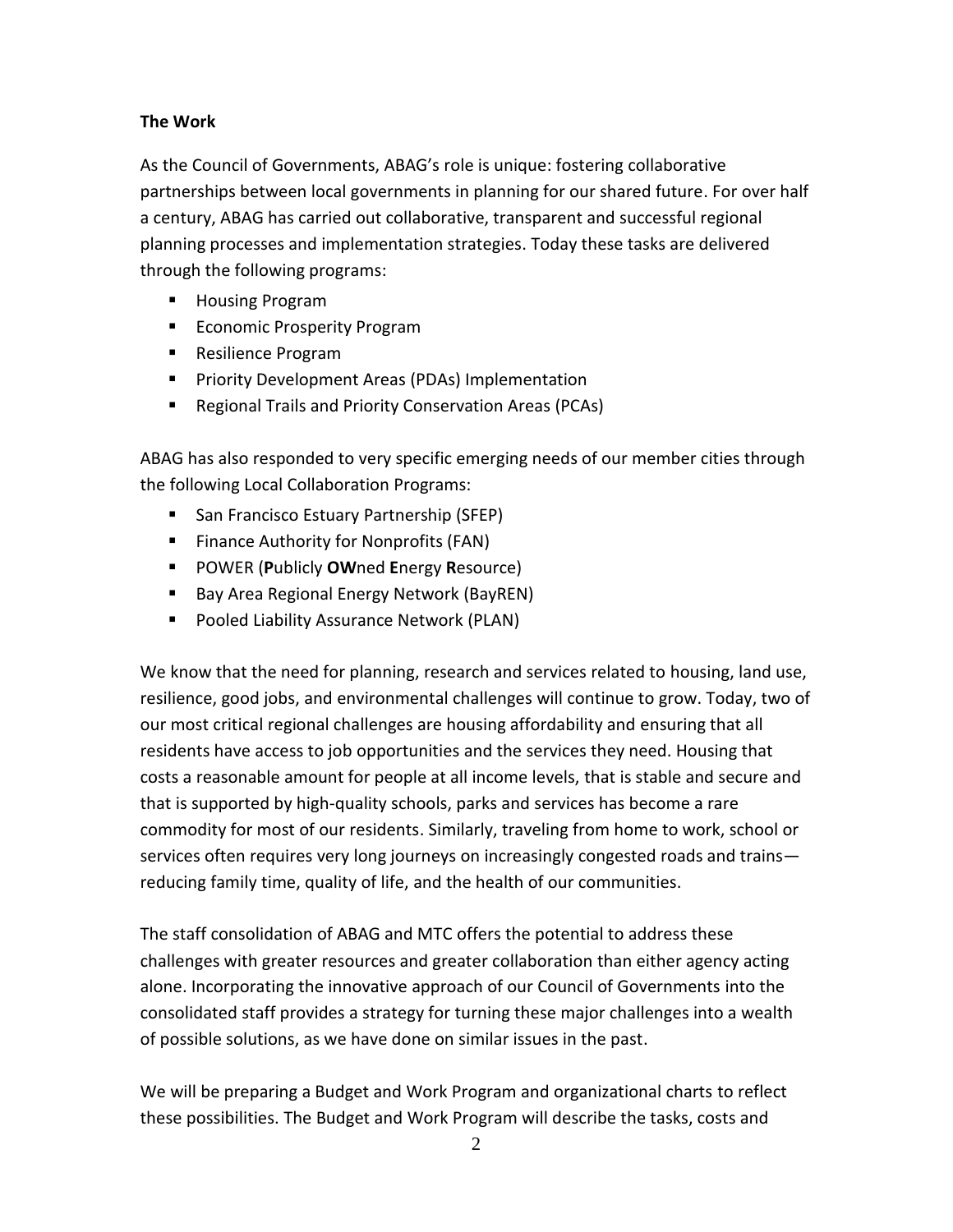timing to support the work of both agencies. This will be a foundational document for the Contract for Services. The future MTC Organizational Chart will illustrate the responsibilities and staff of various units, management positions and relationship of staff to the Executive Director and ABAG and MTC governing bodies.

In order to inform this process, we need to address the following questions:

- What key ABAG tasks and programs should be strengthened going forward?
- How can a consolidated staff/resources better support these key tasks and programs?
- What issues will particularly benefit from a more coordinated regional agency approach, staff and input (e.g., drought, peacemaking, good jobs, community health, regional trails, risk management and public financing services, etc.)?

#### **The People**

We value the work of our staff and take pride in their knowledge, experience, education, engagement skills and collaboration resources. ABAG staff has substantial expertise on land use, housing, economic analysis, natural resources and trails, resilience to environmental and economic challenges, urban design and place-making, public financing, municipal risk and liabilities, and state legislation and regulations, among others. They also have a breadth of education and experience that matches the variety of programs and services that ABAG provides.

The transition of ABAG staff to MTC can improve the quality of services to our member jurisdictions and communities throughout the region, if we can create an organizational structure and culture where both staff's areas of expertise complement one another and the administrative, legal, and communication resources are strengthened.

We must also ensure that we do not lose staff's experience and expertise pertaining to the unique role of a Council of Governments. Efforts by ABAG and MTC to retain staff are focused on the provision of comparable compensation and benefits, offering the same or greater professional challenges and ensuring a high level of respect for staff and their work. It is equally important that the ABAG Executive Board defines a clear regional vision and provides staff with a solid budget and work plan to guide their efforts.

To ensure a successful staff transition, ABAG and MTC managers are working on three tasks that will inform the Employment Transition Plan (an attachment to the contract):

1. Classification Recommendations: A consultant made some initial recommendations regarding how staff might transfer from an ABAG job classification to a comparable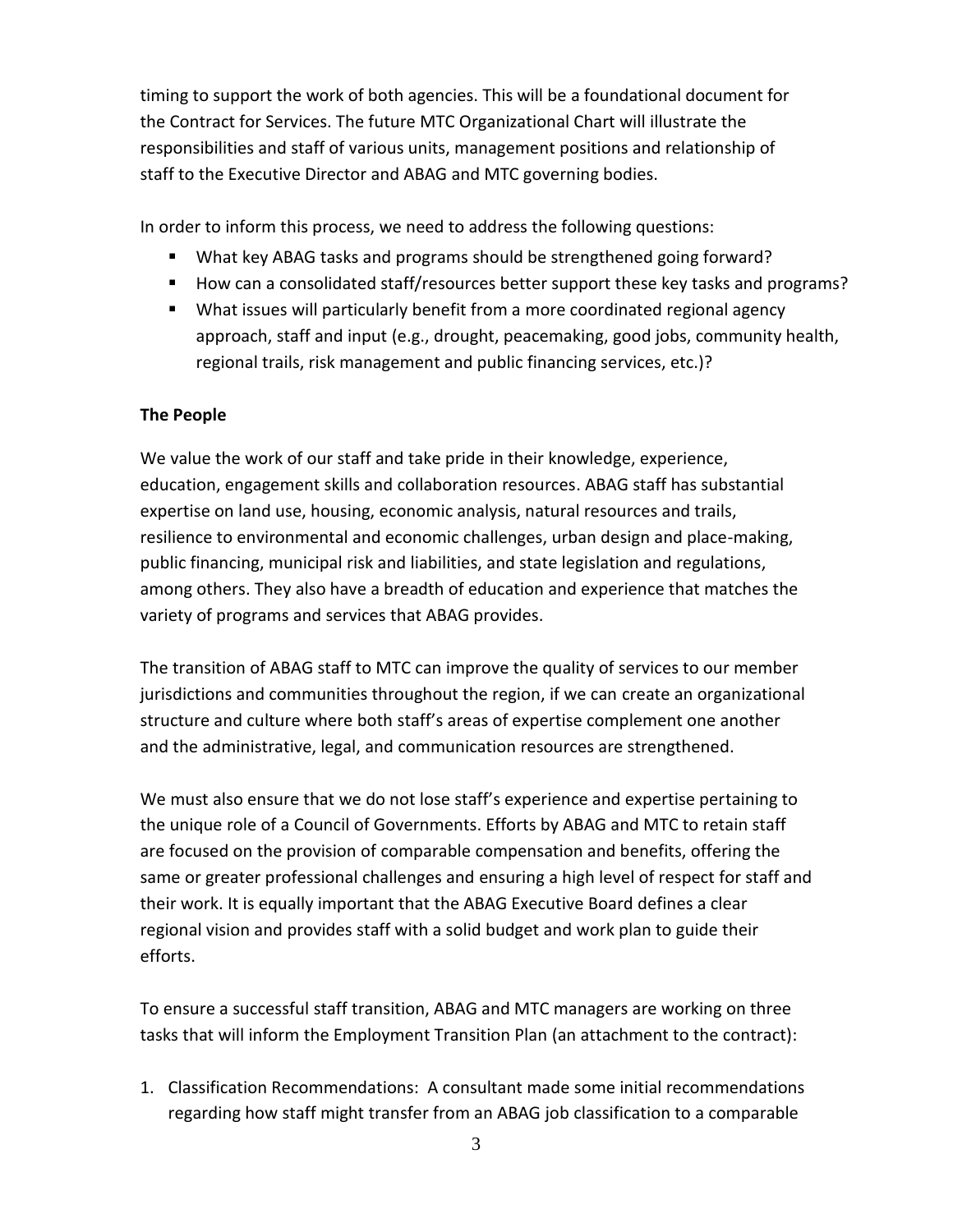one at MTC. MTC and ABAG management reviewed these initial recommendations and let the consultant know that certain criteria related to ABAG staff responsibilities may not have been adequately captured. Once that report is finalized, MTC/ABAG human resource (HR) staff will take it into consideration when making final classification recommendations.

- 2. The Organizational Development Process is another critical component of our work and both ABAG/MTC executive management teams are very committed to this work. We have recently hired a highly regarded organizational development consulting firm with decades of experience in supporting the merger of organizations with very distinct cultures. Their work is initially focused on the planning department and we are confident that this process will lay the groundwork for creating one unified staff committed to a mission that provides value to both agencies and the region.
- 3. While all of the above continues, ABAG/MTC human resource staff is analyzing compensation and benefit structures, position descriptions, organizational structures, and employees' backgrounds and experience in order to prepare recommendations on employee positions and placement within the consolidated organizational structure. Their recommendations will be considered in combination with the entire HR process defined above.

Additionally, we have heard several questions from staff regarding vacation, sick leave, social security, and tax deferred retirement accounts. In response, we are designing employee benefits workshops to assist staff in understanding the new benefit and compensation structure.

The following are some of the questions that need to be addressed to support a truly integrated ABAG-MTC staff:

- **How can we best align the broad urban and regional planning expertise and in**depth transportation expertise at both agencies?
- How can we best integrate ABAG's Local Collaboration Programs under the consolidated MTC staffing structure?
- How can we build understanding, trust and equality across staff from both agencies?
- **How do we continue building understanding and trust between our two governing** boards?
- How can we ensure a smooth transition for staff?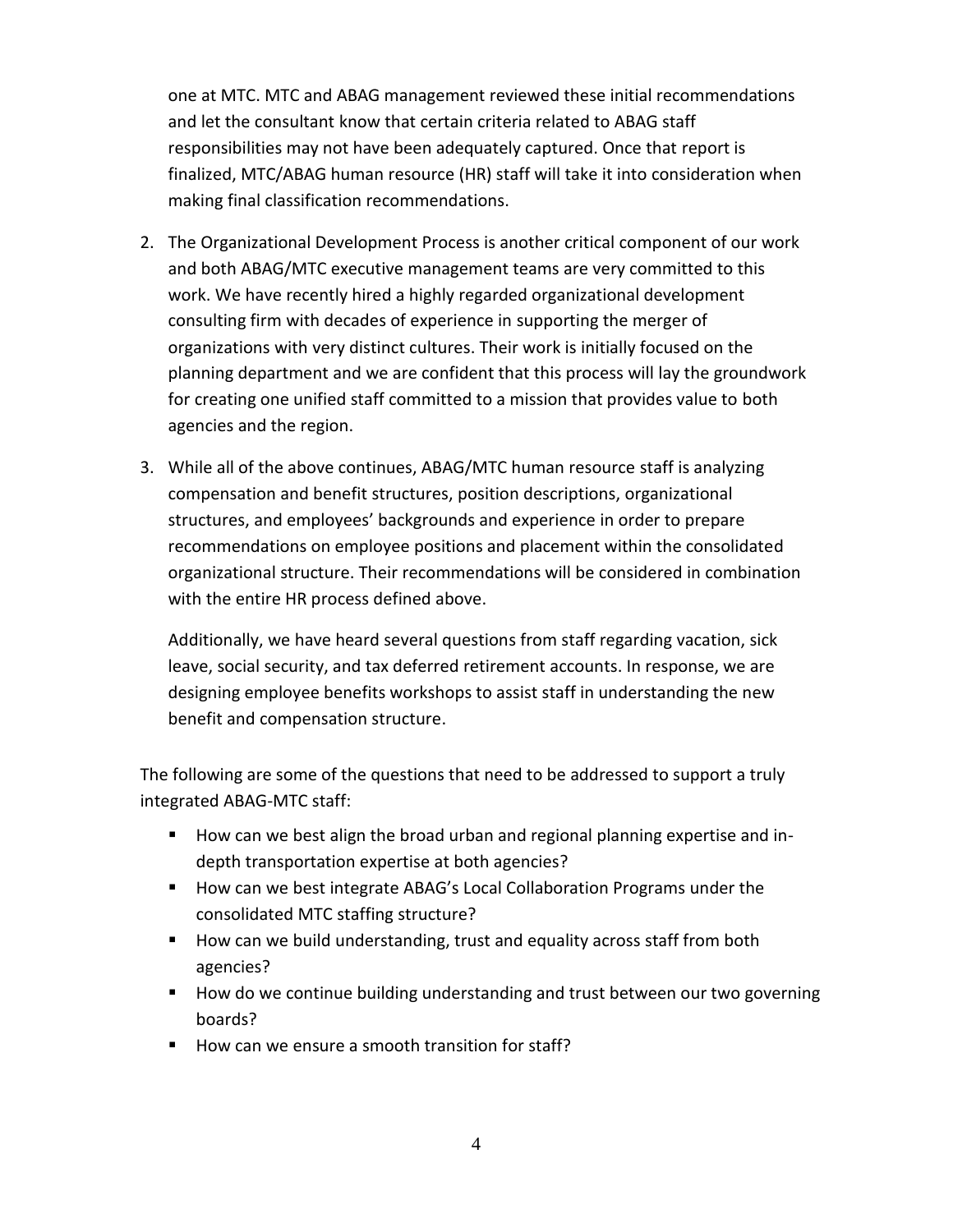### **The Process**

The ABAG Executive Board and staff are committed to a transparent process that allows for the involvement of staff, SEIU (ABAG staff's union representation), member jurisdictions and key stakeholders. This process involves a series of meetings and workshops over the coming weeks.

To strengthen the process, an ABAG Ad Hoc Committee was formed to provide President Pierce and staff with feedback on the Contract for Services, MOU, and other substantial tasks in this process of staff consolidation. Only the full ABAG Executive Board, however, can take action on these documents.

The Ad Hoc Committee, which is chaired by President Pierce, includes Sonoma Supervisor David Rabbitt (ABAG Vice President), South San Francisco Mayor Pradeep Gupta (Chair of ABAG's Regional Planning Committee), Novato Councilmember Pat Eklund, Palo Alto Mayor Greg Scharff and San Jose Councilmember Raul Peralez. All members of the Ad Hoc Committee also serve on ABAG's Administrative Committee.

The dialogues with cities, stakeholders and the general public will include the following meetings:

- **ABAG General Assembly**
- ABAG Executive Board
- **ABAG Regional Planning Committee**
- **Joint MTC Planning and ABAG Administrative Committees.**

Additional meetings with local planning staff, stakeholders or other partner agencies will be scheduled as needed.

Public engagement on these core elements of the staff consolidation process began on January 19th with the ABAG Executive Board, where ABAG staff provided an overview of ongoing tasks. A special ABAG General Assembly on January  $30<sup>th</sup>$  will focus on a regional discussion of the future of the Council of Governments. General Assembly attendees will participate in breakout sessions, facilitated by Executive Board leaders and ABAG senior staff, who will solicit their feedback on top priorities for the consolidated staff and policy input for the Contract for Services, MOU and related documents. The Regional Planning Committee (RPC) will continue this discussion on February  $1<sup>st</sup>$ .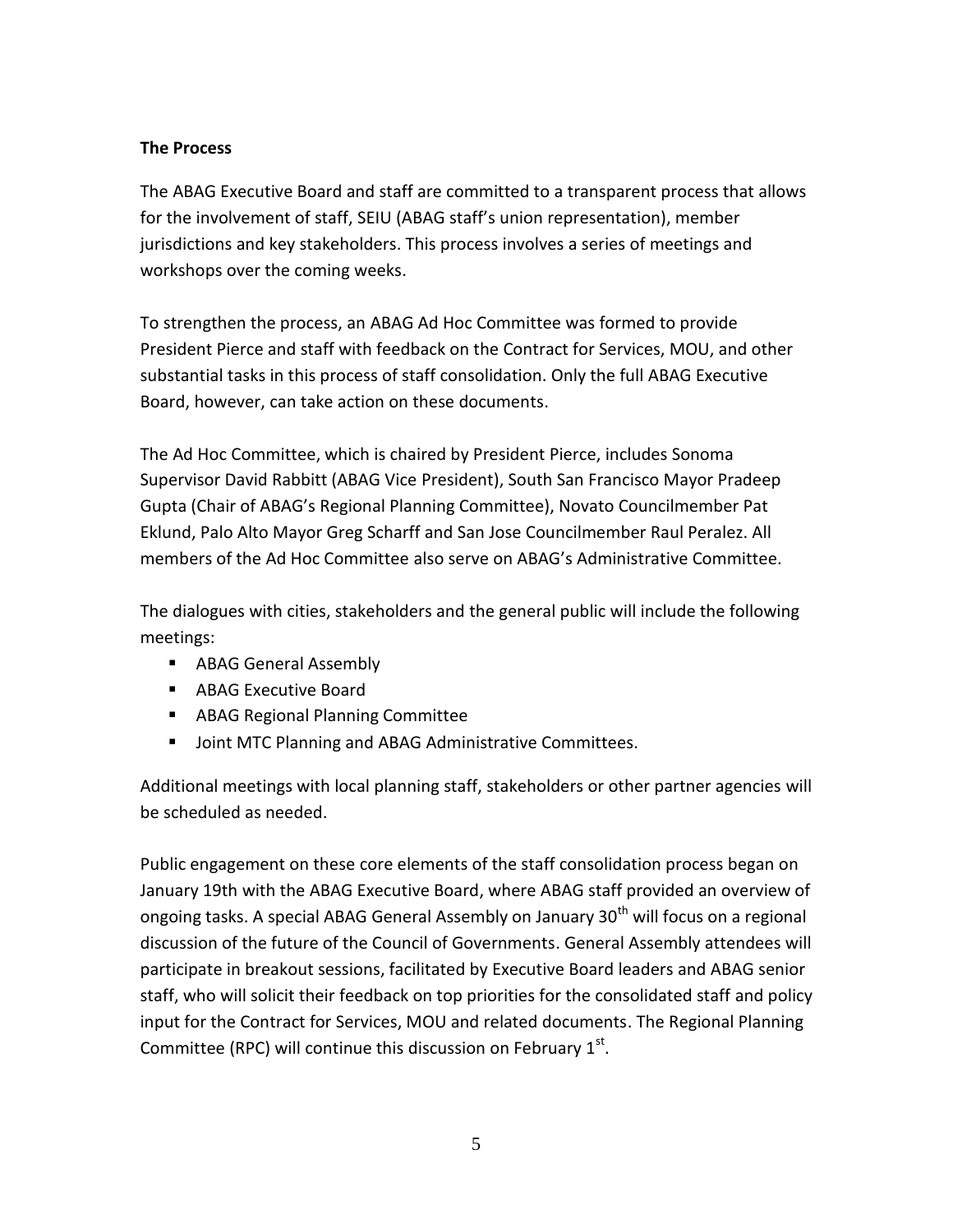To ensure appropriate city participation and public engagement we need to address the following questions:

- **How shall we keep our members and local partners informed of ongoing ABAG** work and reports?
- How can we ensure appropriate levels of city and public participation?

#### **The Agreements**

When the ABAG and MTC boards agreed to consolidate staff under the MTC Executive Director and discuss regional governance as a second step, they defined two documents to guide the process: a Contract for Services and a Memorandum of Understanding (MOU). In addition, the ABAG Executive Board defined a set of principles to guide the process.

The Contract for Services is the document that will govern how ABAG and MTC will consolidate their staff and ensure that ABAG has adequate support to carry out its mission, obligations and statutory authority as a Council of Governments. Thus, a larger MTC consolidated staff will be delivering services and products to the ABAG Executive Board and committees, and to the Local Collaboration Programs. This document will govern how the work tasks are articulated, lines of decision-making, dispute resolution, levels of engagement with local jurisdictions, accountability to our local members, and the ABAG Executive Board's and committees' access to staff.

The MOU is the document that addresses future governance issues between the MTC Commission and ABAG Executive Board. Implementing it will involve an exploration of various possibilities for regional policy and decision-making. This could range from the retention of the two governing boards with specific protocols to the full merger of the two boards. Given the implications for the region as a whole of potential changes in regional agency governance, this process will require substantial engagement with local governments, partner agencies, stakeholders and the ABAG and MTC governing boards.

The Ad Hoc Committee will help ABAG staff incorporate feedback from the abovementioned meetings and from discussions with MTC into the draft Contract for Services and MOU. These drafts will be jointly released to the MTC and ABAG governing boards in February and then discussed at a special meeting of the ABAG Executive Board on February 19th. The governing board of MTC will discuss it a week later.

ABAG staff will then work with MTC, with input from the Ad Hoc Committee, to further refine staff's final draft Contract for Services and MOU based on input we received from the January and February Executive Board meetings, General Assembly, and RPC